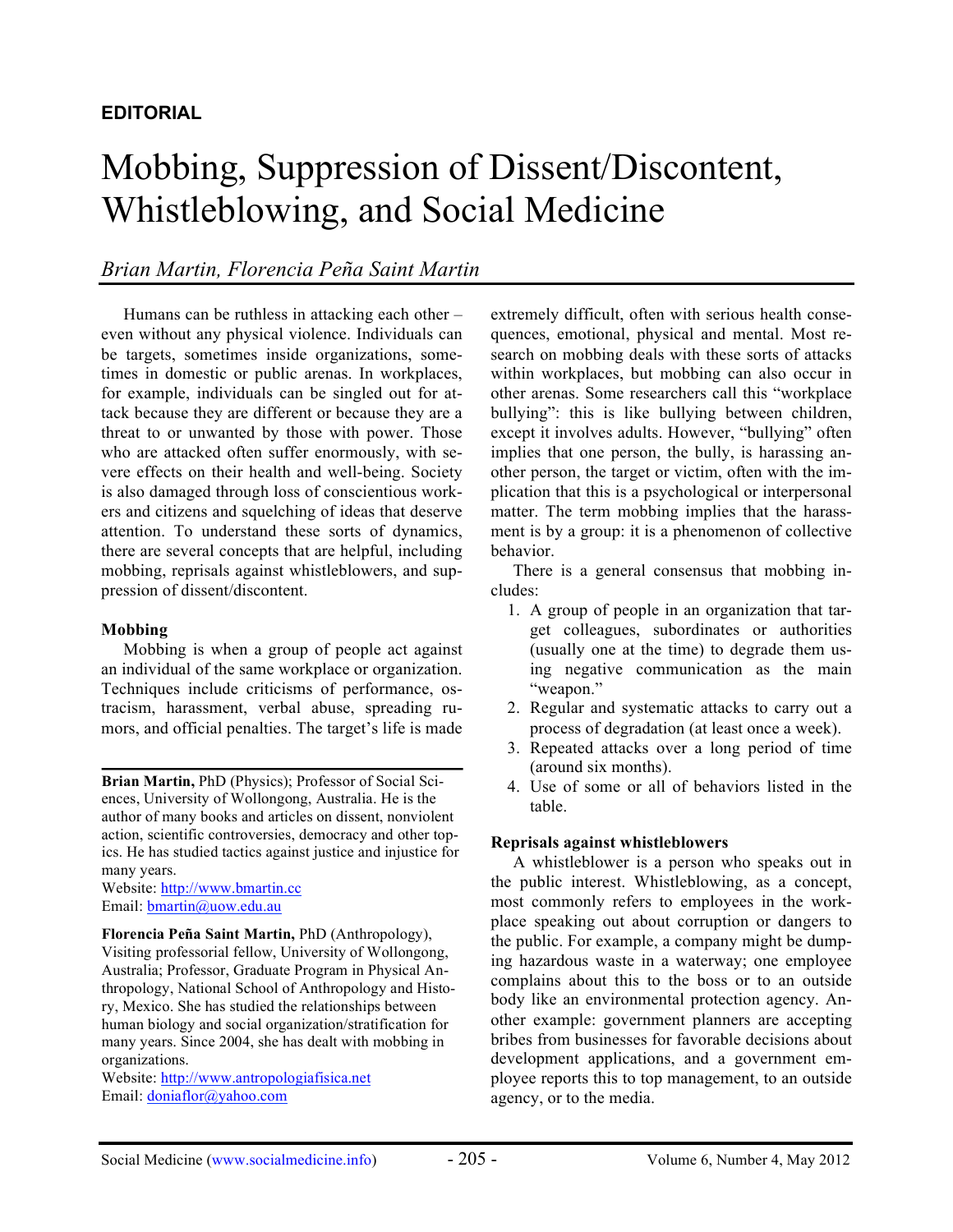| <b>Task-related</b>                                                                                                                                                                          |                                                                                                                                                                                                               |                                                                                                                                                                                           | <b>Personal</b>                                                                                                                                                                                                  |                                                                                                                                                                                                                                                                                                                                                                                 | <b>Physical</b>                            |
|----------------------------------------------------------------------------------------------------------------------------------------------------------------------------------------------|---------------------------------------------------------------------------------------------------------------------------------------------------------------------------------------------------------------|-------------------------------------------------------------------------------------------------------------------------------------------------------------------------------------------|------------------------------------------------------------------------------------------------------------------------------------------------------------------------------------------------------------------|---------------------------------------------------------------------------------------------------------------------------------------------------------------------------------------------------------------------------------------------------------------------------------------------------------------------------------------------------------------------------------|--------------------------------------------|
| <b>Task load</b>                                                                                                                                                                             | <b>Task process</b>                                                                                                                                                                                           | <b>Evaluation</b>                                                                                                                                                                         | <b>Indirect</b>                                                                                                                                                                                                  | <b>Direct</b>                                                                                                                                                                                                                                                                                                                                                                   |                                            |
| • overloading<br>removing<br>responsibilities<br>delegating<br>menial tasks<br>refusing fair<br>and legal<br>leaves/rights<br>· asking for<br>unrealistic goals<br>setting up for<br>failure | · shifting<br>instructions and<br>opinions<br>• overruling<br>decisions<br>• flaunting<br>status/power<br>· attacking<br>professional<br>status<br>• controlling<br>resources<br>• withholding<br>information | · monitoring<br>excessively<br>· judging<br>outcomes<br>wrongly<br>• criticizing<br>unfairly<br>• blocking<br>promotions<br>· minimizing<br>achievements<br>· minimizing<br>contributions | · isolating<br>· ignoring<br>• excluding<br>• not responding to<br>communications<br>• not answering<br>calls<br>· gossiping<br>$\cdot$ lying<br>· making false<br>accusations<br>· undermining<br>• ostracizing | · attacking verbally/<br>harassing openly<br>• belittling<br>remarks<br>· yelling<br>· interrupting<br>· criticizing<br>persistently<br>· demeaning<br>intentionally<br>· humiliating<br>· making personal<br>jokes<br>· making negative<br>eye contact/staring<br>· intimidating<br>· manipulating<br>• contradicting<br>systematically<br>· refusing to talk<br>• threatening | physical<br>violence is<br>rarely involved |

**Classification of mobbing/bullying behaviors used to attack targets**

Adapted from Bartlett and Bartlett (2011).

Outside of their workplaces, many people speak out about social problems such as poverty, exploitation, war and discrimination. Such people are not usually called whistleblowers, but instead activists or campaigners or concerned citizens. The term whistleblower could be applied more generally, but is usually restricted to those who speak out about problems within their organizations. This includes members of churches who expose pedophilia by priests, members of trade unions who expose bribery of or by trade union officials, and members of environmental organizations who expose corrupt dealings by senior figures.

Whistleblowing can be a health hazard for whistleblowers: they very commonly suffer reprisals, including ostracism, harassment, spreading of rumors, onerous duties, reprimands, demotions, mobbing, dismissal, and blacklisting. The consequences for health, relationships, finances, and mental state are often severe.

Whistleblowing is usually beneficial to society: it exposes problems that need to be fixed when few people are willing to do anything about it. Groups with power see whistleblowers as a danger, which is the reason for the reprisals.

## **Suppression of dissent/discontent**

Dissent is disagreement with or a challenge to a dominant viewpoint. A scientist might criticize the standard ways of treating cancer and propose a different approach: this is dissent. A theologian might criticize church doctrine: this is dissent. Social medicine challenges the view of health problems as the result of personal behaviors and risk factors, disentangled from the organization of society; this is dissent. So is questioning political orthodoxy in repressive political regimes or economic orthodoxy in market systems. Dissent usually implies challenge to a powerful, dominant viewpoint, backed by political, economic, scientific, or other elites.

Suppression of dissent refers to actions taken against dissent or dissenters. A dissident scientist might have high quality articles rejected by journals; a dissident theologian might be refused usual opportunities at churches; a dissident political figure might be censored or arrested.

Dissent is not quite the same as whistleblowing, but there is considerable overlap. Whistleblowing is usually about a specific problem, whereas dissent is a challenge to a viewpoint. Whistleblowing involves someone speaking out; dissent can occur simply by doing research or expressing viewpoints.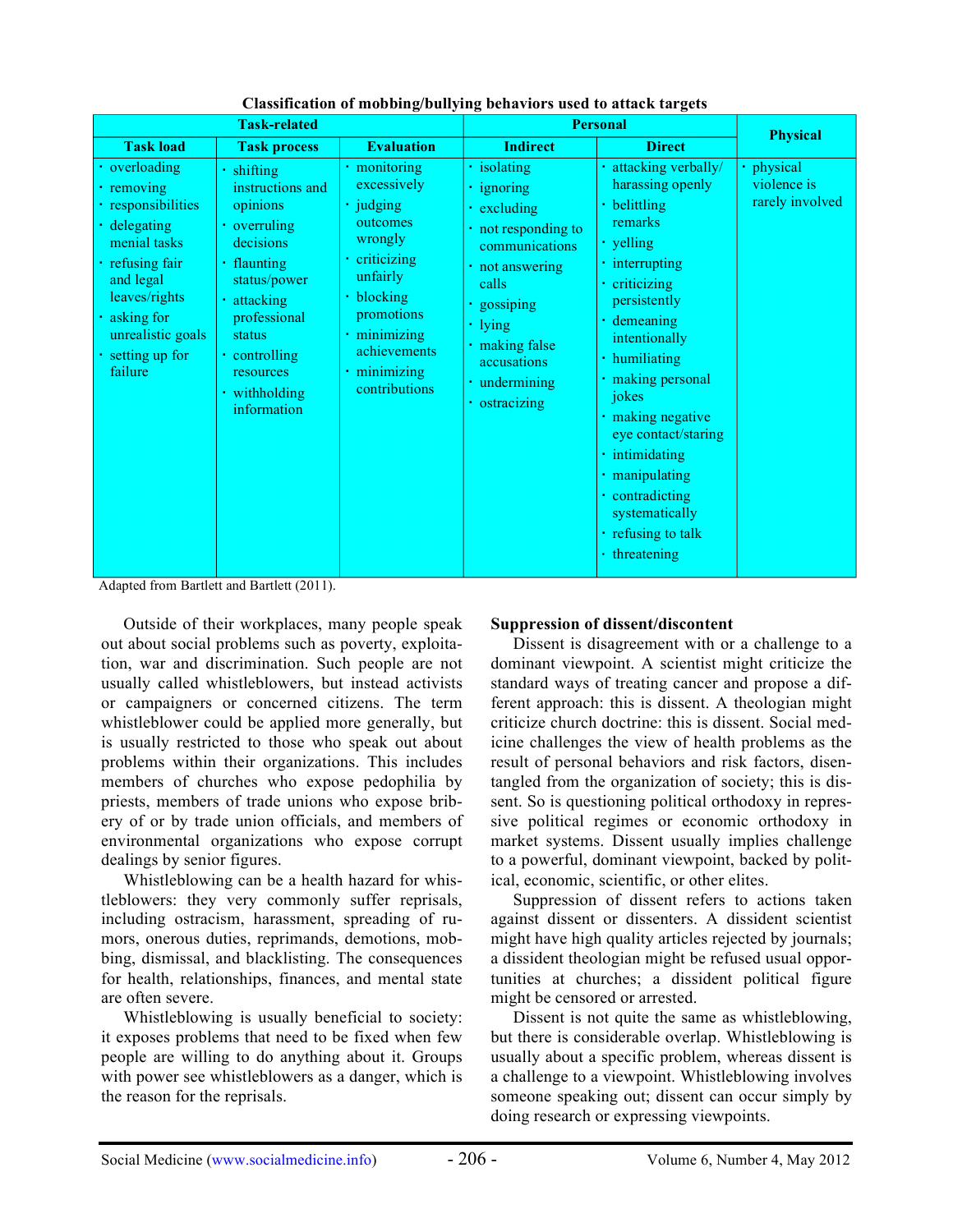Suppression of dissent is very similar to reprisals against whistleblowers; many of the same techniques are used. However, sometimes dissent is squashed without open attacks on dissenters. Examples include: when dissident scientific views are routinely rejected by journals; scientists with unorthodox views are never appointed to positions; and awards and promotions are given to supporters of orthodoxy but not to dissidents. Mobbing, whistleblowing, and suppression of dissent have the potential to create serious health problems for targets. They also block democracy and the human right of speaking out. However, research about these topics and their relationships and interactions is still marginal.

## **Papers in this issue**

In the Original Research Section, we are publishing four papers.

In our paper, "Mobbing and Suppression," we describe these two phenomena, including both how they overlap and their differences. It is useful to be able to understand which one is occurring (sometimes both) in order to be more effective in opposing them.

Margarida Barreto's "The Social Context of Workplace Bullying and Its Link to the Health of Workers in Brazil" examines how work is organized, how workers address the changes imposed by neoliberalism, and how the intensification of labor creates new risks, among which mobbing can be explained.

"Mobbing and Fibromyalgia," contributed by Rocio Fuentes Valdivieso and Eleazar Lara Padilla, is a result of a field study of women diagnosed with this disease. Through interviews, they were able to determine that there is an association between having been mobbed and suffering from this condition.

Eduardo Mario Bustos Villar, Marcelo Carlos Caputo, Silvia Elizabeth Aranda Coria and Nadia Messoulam's paper "Psychological/Moral Workplace Harassment: Development of an Inventory in Argentina" deals with the development of an instrument to survey mobbing in the Argentinian context. Because of copyright issues, the complete results cannot be presented at this time, but will be published in this journal at a later date.

The Social Medicine in Practice section includes a contribution by Rosemary Greaves and John McGlone. They are whistleblowers who suffered reprisals. They then decided to study the psychological consequences of whistleblowing, interviewing several members of Whistleblowers Australia, an organization created to support and advise whistleblowers.

In the Classics in Social Medicine section we recommend three papers on the three main topics.

1) Mobbing: Heinz Leymann, "Mobbing and Psychological Terror at Workplaces" (1990). This paper was a pioneering treatment of mobbing, still highly relevant today. We do not reproduce it here; it is available for free at:

www.mobbingportal.com/leymannmain.html (English) www.scribd.com/doc/20872144/Mobbing-y-Terror-Psicologico (Spanish).

2) Whistleblowing: Jean Lennane, "What Happens to Whistleblowers, and Why" (1996). Of the many early treatments of whistleblowing, this is one of the most informative, especially for whistleblowers themselves. Unlike most other treatments, it emphasizes the health consequences of whistleblowing.

3) Suppression of dissent: Brian Martin, "Suppression of Dissent: What It Is and What to Do About It" (1993). This is a practical introduction, aimed at helping dissidents and their allies understand suppression.

The Theme and Debates section explores how scientific ideas can be suppressed by not treating them seriously and by not researching them. Research that could be done on a topic but is not is called "undone science." Tom Cleary analyzes undone science in research on the treatment of macular degeneration.

Finally, in News and Events, we include information about the Ibero-American Network for Dignity in Workplaces Organizations, a brief report on the First Ibero-American Congress on Workplace and Institutional Mobbing in Mexico City; the creation of a Basque Mobbing Watch (Spain); and a review of the book *Mobbing Testimonies: Workplace Bullying in Mexico*.

# **Rethinking the problem**

The concepts of mobbing, whistleblowing, and suppression are three ways of making sense of the exercise of power in organizations and beyond. In many cases, these phenomena are mixed together, often with other dynamics such as discrimination, racism, and exploitation. In any given circumstance, it may be helpful to focus at least on mobbing, whistleblowing, and suppression. There is one important limitation to all these concepts: they can detract attention from the original problem.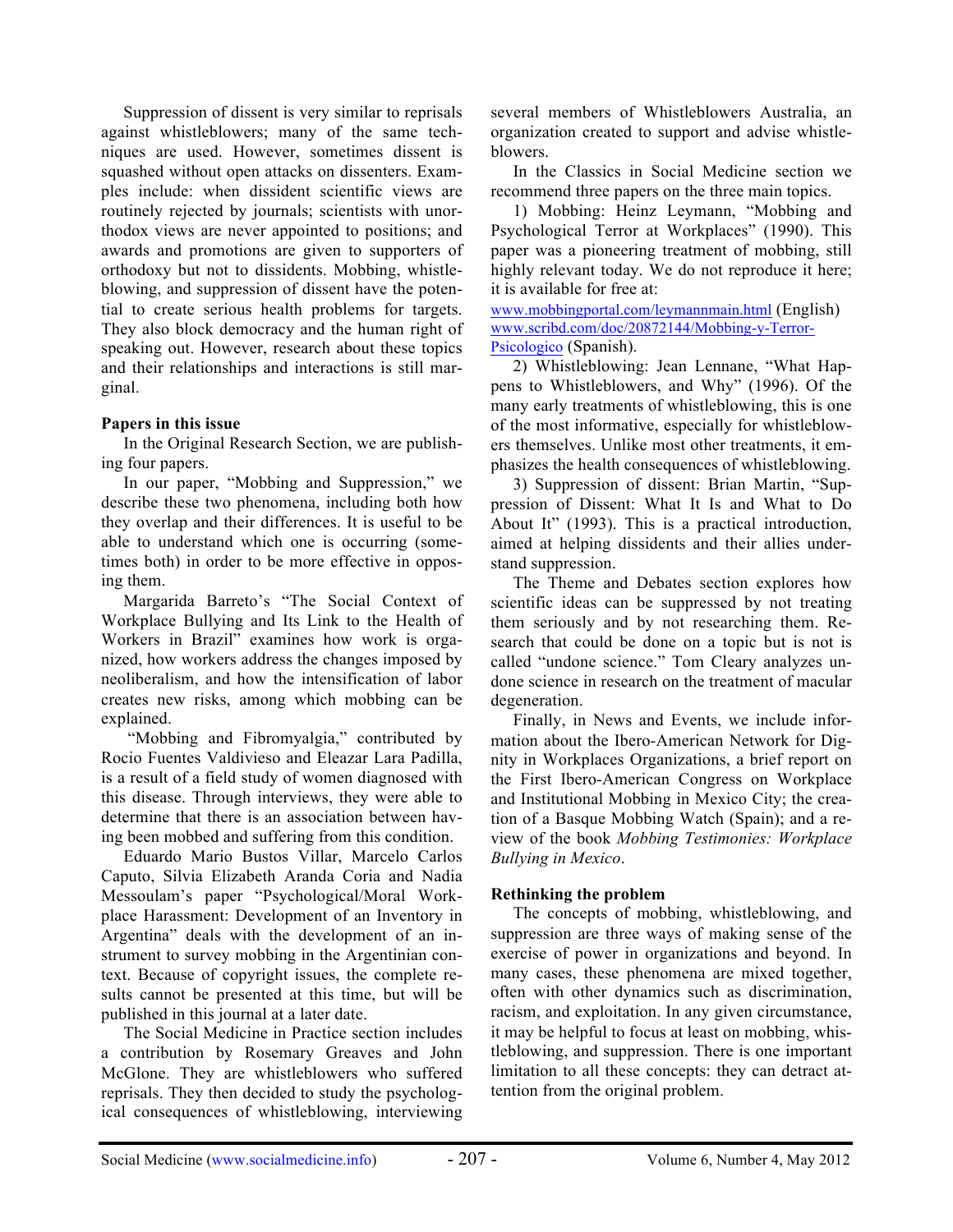In quite a few countries and organizations, formal procedures have been set up to deal with whistleblowing. For example, most English-speaking countries have national and provincial whistleblower laws. In some places, there are laws and policies to deal with mobbing. This sounds worthwhile, but unfortunately, many of the laws and policies are not very helpful. Formal procedures operate slowly, involve many technicalities, and may not provide much help. They give only an illusion of protection (Martin, 2003).

Formal procedures to deal with mobbing and whistleblowing have a deeper problem: they do not address the driving forces behind these phenomena. Procedures to deal with particular cases of mobbing seldom change the power dynamics that allow or stimulate mobbing; procedures designed to protect whistleblowers can distract attention from the issues that the whistleblower was speaking out about, such as corruption and dangers to the public. Laws and policies mostly deal with symptoms of a sick system, and may leave social illness untouched. This is why these topics need to be addressed from a social medicine perspective, in which the broader context within which they occur is part of the analysis of the problem.

## **The social medicine context**

From our perspective, Latin American Social Medicine has moved from addressing only the social determination of health, based on living conditions, to grasp the dialogic relationships between the dynamics of society, the ways of living of social groups, their everyday social and cultural interactions, the capacity of humans to think and take decisions towards building their own lives, and the biological existence of every person as a singular being. The interplay of these non-stop lifespan interactions is, after all, the human existence and has everything to do with the "biological conditions" and well-being of individuals, families, social groups, and nations at any given time. Social medicine has a clear political position demanding social systems based on an economy that can provide social justice. Thus, for this arena of research-action, a better and fairer distribution of the goods that are produced by the current economic system, which excludes masses from a good life, is just the beginning.

Humans are biological individuals as well as members of groups residing in diverse geographical locations, belonging to different nations, cultures, genders, linguistic groups, families, working spaces, households, and public spaces. During their lives, they face important events such as education, new relationships, illness, and disasters in a dynamic way. Therefore, these ways of living are not only conditioned by the circumstances of their biological upbringing and achieved "biological state" at any given moment, or are they the only variables that relate to specific health problems. In a dialogic way, the historic and social contexts, this is, the "natural environment" of human communities, become their human biology through a process that Nancy Krieger (2011) calls embodiment. Karel Kosik (1976), among others, stated that because of the above, the human condition is unique in the biota. He called it human-social nature, conformed by biology and society at the same time, in non-stop interactions.

A simple example of the nature of the ongoing social and biological interactions that constitute the socio-human nature through embodiment and their peculiar outcomes is language. Almost every human has the capacity to hear and speak, but a set of circumstances will determine what language or languages they are exposed to during their development. This language will shape the way they perceive and think about the world, with neurological consequences, as well as the development of their phonetic and hearing apparatus to make it possible to pronounce and recognize the sounds of that language or languages, indeed, becoming part of their biology. Adults have difficulties pronouncing certain sounds and identifying them properly because their biological development is finished and, therefore, not fit to them. Hence, society becomes biology, not only shapes it.

In our current globalized capitalist society, social medicine has emphasized that the private ownership of the means of international production by a very few powerful corporations as well as the private appropriation of the goods and services that are created socially, that afterwards are distributed in an unequal way too, a process rooted in the capitalist system, is the main origin of social inequality.

Today, 10% of the population owns 70% of the wealth, excluding the majority from decent jobs, fringe benefits, proper housing, health services, etc. (Boron, 2010). When the social conditions that are part of human-social nature deteriorate, the biological component deteriorates too. Hence, this process of social exclusion expresses itself in biological events, condemning people to live with restricted growth and development, serious preventable diseases and premature death.